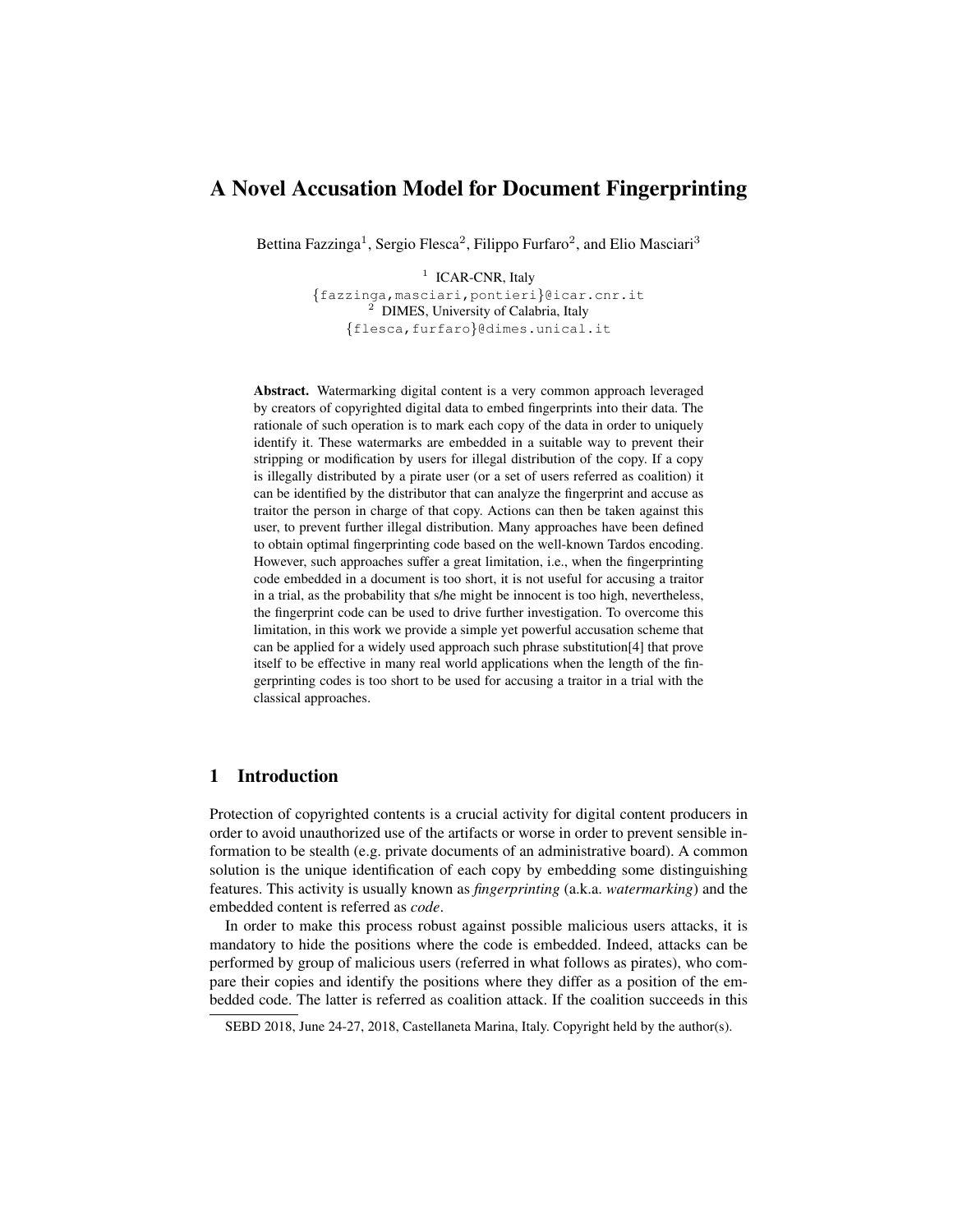identification process, pirates can then arbitrarily change the code in these positions. For the purpose of designing proper protection strategies, we can assume however that they do not know the positions of the hidden code where the bits of their codes agreed and therefore they cannot alter these positions. This assumption is referred as the *marking condition*.

A (collusion resistant) fingerprinting code can be built by a randomized procedure to choose codewords (the code generation) and a tracing algorithm tailored for tracing one of the pirates based on all these codewords and the forged codeword read from the unauthorized copy made by the pirates.

Obviously, we should avoid two type of errors: 1) accusing an innocent user and 2) not accusing a pirate. In this respect, the tracing algorithm fails if it falsely accuses an innocent user or outputs no accused user at all. The above mentioned errors should occur with small probability.

This problem have been largely investigated in the literature and all the approaches proposed so far shares a common terminology that we introduce here in order to ease the reading of next sections.

More in detail, we briefly recall the following key terms:

- $-$  *Alphabet size.* The codewords are sequences over a fixed alphabet  $\Sigma$ . Usually, fingerprinting codes are built by leveraging the binary alphabet  $\Sigma = \{0, 1\}$ , however larger alphabets can be used thus the size  $\Sigma$  of the alphabet is an important parameter;
- *Codelength.* This parameter refers to the length of the codewords, usually denoted by  $n$ :
- *Number of users.* Usually denoted by N, it coincides with the number of codewords.
- *Pirate Coalition Size.* This parameter takes into account the actual size of the coalition that could be lower than the expected one (say it  $c$ ), in such a case, the accusation algorithm should achieve a small error probability;
- $\overline{P}$   *Error probability.* A code is  $\epsilon$ -secure against a coalition of c pirates if the probability of the error of the accusation algorithm is at most  $\epsilon$  for any set of at most c pirates performing an arbitrary pirate strategy to produce the forged codeword under the marking assumption;
- *Code rate*. The rate R of a fingerprinting code is computed as  $R = \frac{\log(N)}{n}$  $\frac{n(N)}{n}$ , where the logarithm is binary.

The goal of fingerprinting schemes is to find efficient and secure fingerprinting codes while taking into account the high cost of embedding every single digit of the code. This implies that fingerprinting codes should be short. However, in literature many proposal have been defined based on the seminal work of Tardos[9] that state many interesting theoretical results. Tardos fingerprinting is optimum as the code length that is sufficient to deal with n users, c pirates and an innocent safety guarantee bounded by  $\epsilon$  is asymptotically minimum. Moreover, the accusation algorithm allows to detect traitors by looking only at the code they have been assigned to, disregarding both the codes assigned

Many fingerprinting algorithm guarantee a small probability of accusing an innocent even if the number of pirates is greater than the expected one. However, in that case, the probability of producing no accusation increases.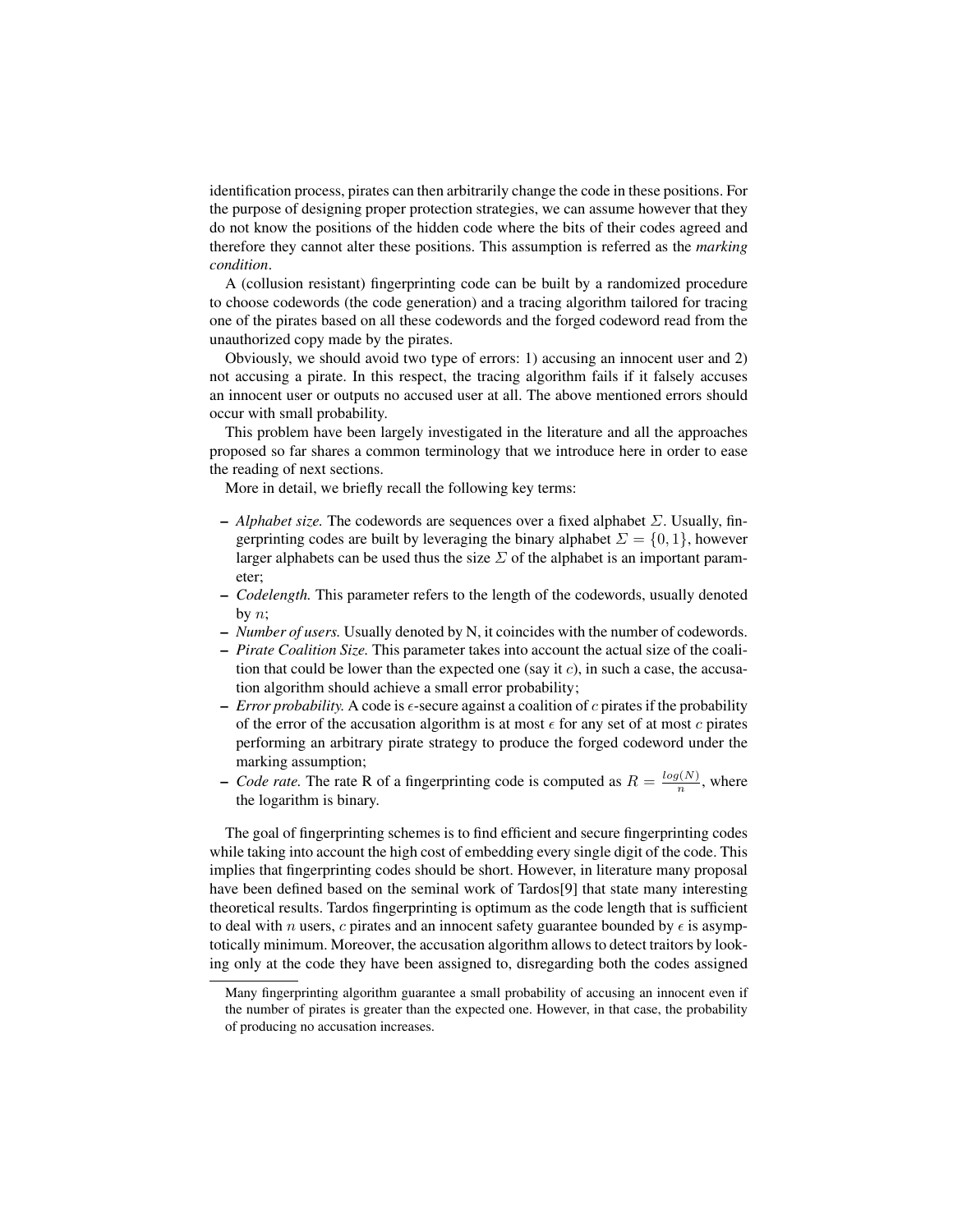to other users and the type of attack that have been performed. It is worth noticing that in literature have been defined many other approaches that slightly outperforms Tardos scheme while having the same asymptotical complexity [7, 8]. Unfortunately, Tardos based fingerprinting are not effective in accusation processes when the leveraged code is too short. For instance, in the case that the code has to be embedded in a textual document by applying some modification of words, phrases or generally speaking tokens appearing in the text of the document as described in [2], and the document is about 20 pages long it is expected that the longest fingerprint that can be embedded is at most 200 bit long. In such a case, the Tardos accusation algorithm fails in accusing any user with a suitable probability of being guilty as in the case that the maximum coalition size is 2 and the desired probability of being guilty is 90% it requires a code of length at least 800 bits. This code length could be impractical in many scenarios.

In order to overcome the above mentioned limitations, new approaches have been proposed and one of the most interesting is *joint-decoding*. Joint-decoders compute the guilty probability for a *set* of users instead of a single one. A first proposal has been made in [6, 5], however those algorithms are tailored for small coalition and do not scale-up properly. This drawback occurs as the search space computation grows up exponentially w.r.t. the number of users (or the maximum expected number of users that we may conjecture that could form a coalition for spreading the pirated copy).

To ameliorate this problem, joint-decoding has been investigated from the theoretical viewpoint in order to define efficient approaches that work properly for real life situations. In this respect, a *Markov Chain Monte Carlo (MCMC)* based approach has been proposed in [1]. The proposed approach leverages Gibbs sampling for estimating the marginal probability that a user joined a coalition for generating a pirated copy. However, this approach turns to be ineffective for code length greater than 1024 bit due to the low quality of the probability estimation (as noted by the authors themselves).

The main limitation of the above mentioned Tardos based approaches is that they perform satisfactorily when dealing with image or video fingerprinting[3] while their use for textual documents turns to be ineffective. More in detail, textual document watermarking is prone to several types of attacks, even very simple ones like the so called *cut & paste* attack. This attack allows to completely strip the watermark and the corresponding fingerprinting code by simply extracting the text in the source document and inserting it in a brand new document. The latter cause the deletion of eventual watermark inserted in the source text. This type of attack causes the fingerprint of the pirated copy to be empty, thus avoiding any accuse to users by using Tardos based schemes.

In order to overcome such limitations, we propose a simpler but still effective accusation model based on *Metropolis-Hastings (MH)* sampling. Next sections are devoted to our proposal description.

#### 1.1 Main Contributions

In this paper we address the fingerprinting code design by leveraging joint decoding strategies based on Metropolis-Hastings scheme. More in detail:

– we implemented an accusation scheme based on MH Joint-decoding, which is remarkably accurate even in condition where the code rate R is very low;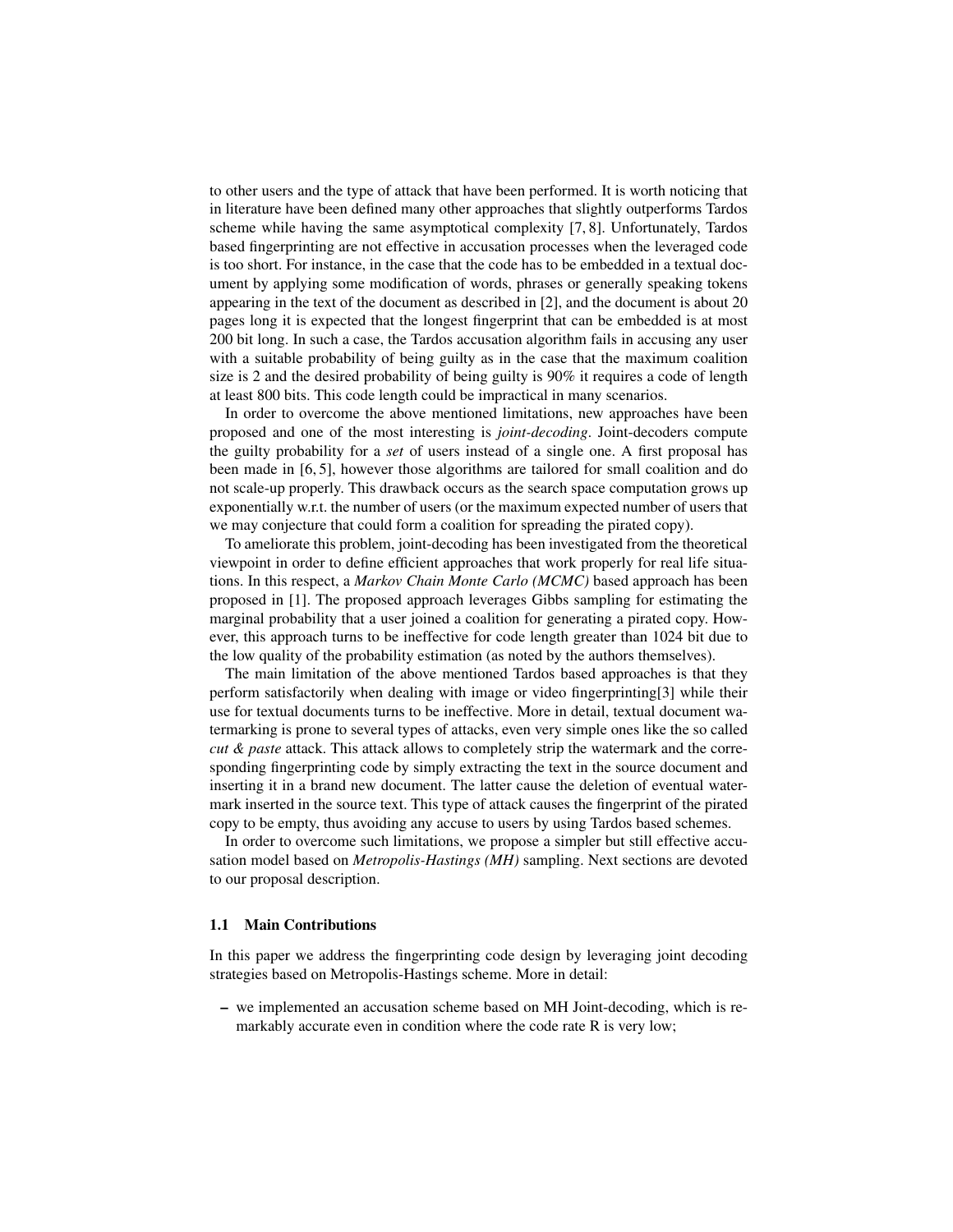– we performed a deep experimental assessment of our approach that resulted quite effective w.r.t. the actual baseline for this kind of approaches.

### 2 Background on Tardos code construction and exploitation

#### 2.1 Preliminaries

In this section, we briefly describe the fingerprinting scheme proposed in [10]. We first recall the basic assumption for this kind of encoding: pirates are not aware on the position where the code is embedded in the document, i.e. the marking condition is verified.

Definition 1 (Marking condition). *A fingerprint set of length* m *for* n *users over the alphabet*  $\Sigma$  *is an n by m matrix* X *over*  $\Sigma$ . A *coalition of users is a subset* C *of*  $\{1,\ldots,n\}$ . A pirated copy  $y \in \mathbb{Z}^m$  generated by a coalition C satisfies the mark*ing condition w.r.t. a coalition* C *and fingerprint set* X *iff, for all positions*  $1 \le i \le m$ *, if all the values*  $X_{ji}$  *with*  $j \in C$  *agree with some letter*  $s \in \Sigma$  *then*  $y_i = s$ *.* 

The following definition introduce some key notions about fingerprinting codes.

Definition 2 (Fingerprinting Code). *A fingerprint code of length* m *for* n *users over the alphabet*  $\Sigma$  *is a distribution over the pairs (X, σ), where X is fingerprint set of length* m *for n users* and  $\sigma$  *is an algorithm that takes a string*  $y \in \Sigma^m$  *(the pirated copy) as input, and produces a subset*  $\sigma(y) \subseteq [n] = \{1, 2, ..., n\}$  *(the set of accused users). For*  $\emptyset \neq C \subseteq [n]$ , a C-strategy is an algorithm  $\rho$  that takes the submatrix of X *formed by the rows with indexes in* C *as input, and produces a string*  $y = \rho(X) \in \Sigma^m$ *as output. If for each*  $X$   $y = \rho(X)$  *satisfy the marking condition w.r.t.* C *and* X *we say that ρ* satisfies the marking condition. We say that a fingerprint code is  $\epsilon$ -secure against *coalitions of size c, if for any coalition C of size*  $|C| \leq c$  *and for any C-strategy*  $\rho$ *, the error probability*

$$
P[\sigma(\rho(X)) = \emptyset \lor \sigma(\rho(X)) \subseteq C]
$$

*is at most*  $\epsilon$ *.* 

### 2.2 Building the Code

Let n and c be positive integers,  $0 < \epsilon < 1$  and let  $k = \lfloor log(1/\epsilon) \rfloor$ . We define the binary fingerprint code  $F_{nce}$  of length  $m = 100c^2k$  for n users to be the following distribution over the pairs  $(X, \sigma)$ .

 $(X, \sigma)$  is constructed in two phases. First, let  $p_i$  be independent, identically distributed random variables from  $[t, 1 - t]$  for all  $1 \le i \le m$  obtained as follows. Let tributed random variables from  $[t, 1 - t]$  for all  $1 \le i \le m$  obtained as follows. Let  $t = \frac{1}{300c}$ ,  $t' = \arcsin(\sqrt{t})$  and  $r_i$  be selected by picking uniformly at random a value in  $[t', \pi/2 - t']$ .  $p_i$  is choosen equal to  $\sin^2 r_i$ .

In the second phase, we select the code matrix  $X$ , by selecting each entry  $X_{ji}$  independently from the binary alphabet  $\{0, 1\}$  with  $P[X_{ji} = 1] = p_i$ . Notice that independence of the entries  $X_{ji}$  holds only in the second phase. That is, two random variables  $X_{ji}$  and  $X_{j'i}$  are positively correlated as both of them tend to be 1 if  $p_i$  is large.

When constructing the code *loq* always denotes the natural logarithm.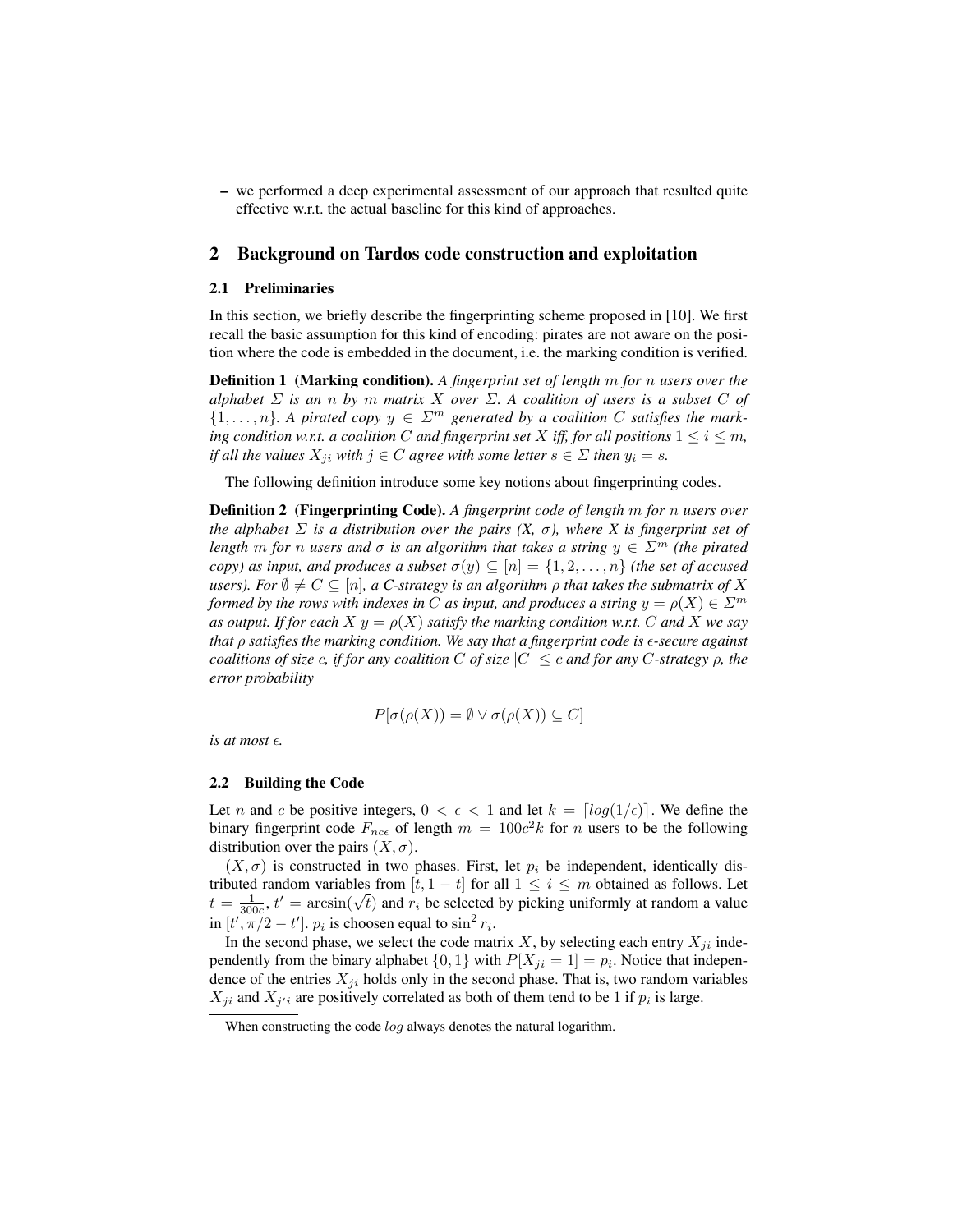#### 2.3 Accusation Algorithm

The accusation algorithm  $\sigma$  is built by leveraging the values  $p_i$  and the matrix X, as follows. We define the  $n$  by  $m$  matrix  $U$  with entries

$$
U_{ji} = \begin{cases} \sqrt{\frac{1 - p_i}{p_i}} \ i f X_{ji} = 1, \\ -\sqrt{\frac{p_i}{1 - p_i}} \ i f X_{ji} = 0 \end{cases}
$$

Let  $\sigma$  accuse user j on the pirated copy  $y \in \{0, 1\}$ m as input if

$$
\sum_{i=1}^{m} y_i U_{ji} > Z
$$

where  $Z = 20ck$  is a threshold parameter. In other words,  $\sigma(y)$  consists of the indices j for which the jth entry of  $Uy^T$  exceeds Z.

#### 2.4 Error and Code Length Bounds

The following two theorems bound the error probabilities of the codes  $F_{nce}$ . Theorem 1 bounds the "soundness error" of accusing an innocent user, while Theorem 2 bounds the "completeness error" of not accusing any guilty one. For both theorems  $n \ge c \ge 1$ and  $0 < \epsilon < 1$  are arbitrary.

**Theorem 1** (Soundeness). Let  $(X, \sigma)$  be distributed according to  $F_{\text{nce}}$ . Let  $j \in [n]$  be *an arbitrary user, let*  $C \subseteq [n]$  *be a coalition of arbitrary size not containing j, and let* ρ *be any C-strategy. We have*

$$
P[j \in \sigma(\rho(X)) < \epsilon.
$$

**Theorem 2** (Completeness). Let  $(X, \sigma)$  be distributed according to  $F_{\text{nce}}$ . Let  $C \in [n]$ *be a coalition of size*  $|C| \leq c$ , and let  $\rho$  *be any C-strategy satisfying the marking condition. We have*

$$
P[C \cap \sigma(\rho(X)) = \emptyset] < \varepsilon^{c/4}.
$$

Based on the two theorems above the following corollary holds.

**Corollary 1.** The fingerprint code  $F_{nc\frac{\epsilon}{n}}$  is  $\epsilon$ -secure against coalitions of size c if  $c \geq 4$ . *The length of this code is*  $O(c^2 log(n/\epsilon))$ *.* 

# 3 A MH-sampler based Joint Decoder

In this section, we describe our encoding scheme, based on Metropolis-Hastings algorithm.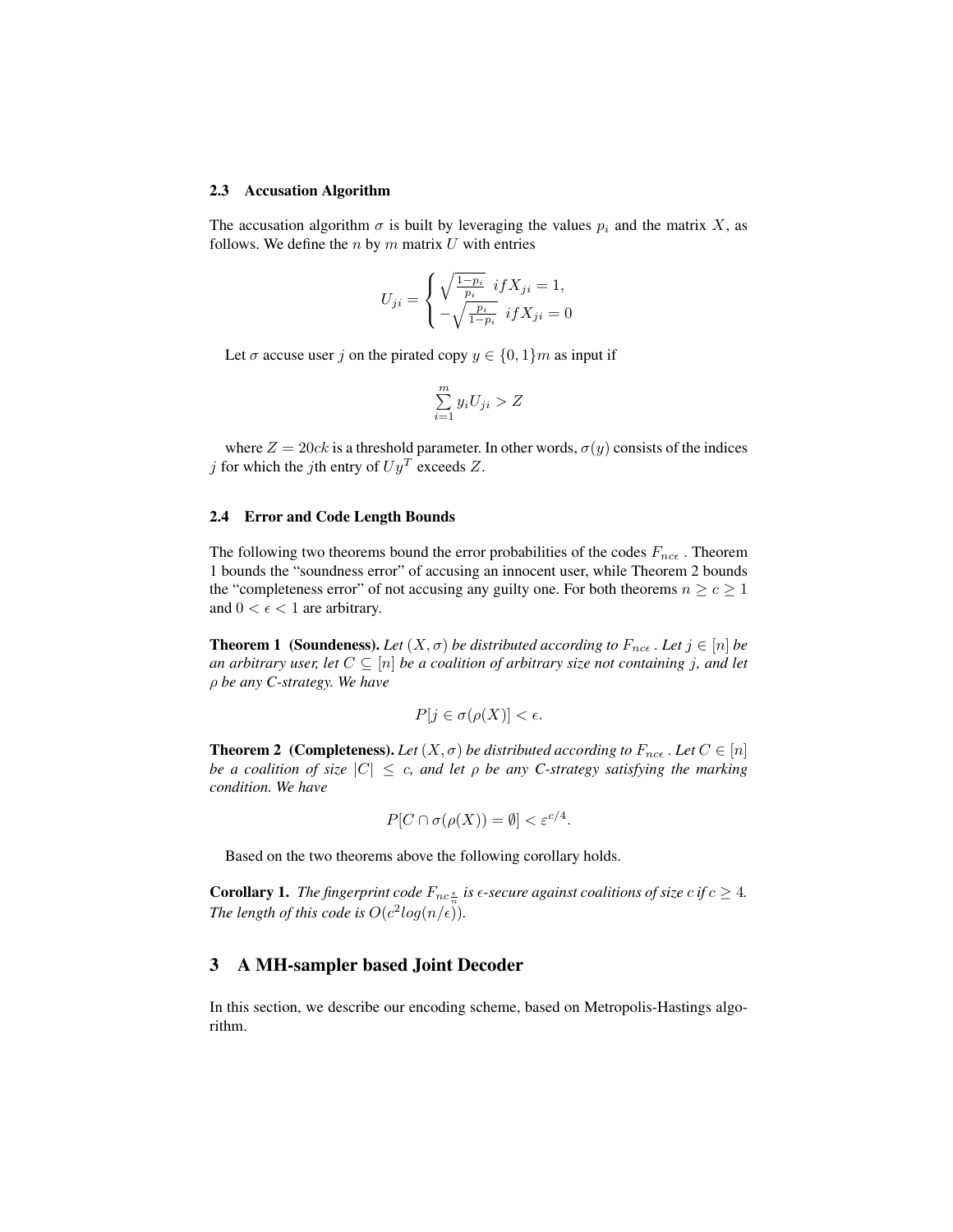#### 3.1 Metropolis-Hastings Samplers

Metropolis-Hastings (MH) algorithm aims at approximating a probability density function  $F(x_1, \ldots, x_n)$ , named target distribution, whose exact formulation is unknown, exploiting the knowledge of a computable function  $P(x_1, \ldots, x_n)$ , named proposal distribution, that is proportional to  $F(x_1, \ldots, x_n)$ . The result of an executions of a MH sampler is a sequence of samples. This sequence of samples, which is typically represented as an histogram, yields an approximation of  $F(x_1, \ldots, x_n)$  as it is generated with the guarantee that the occurrences of each sample  $s \in S$  are proportional to  $P(x_1, \ldots, x_n)$  (thus to  $F(x_1, \ldots, x_n)$ ). In a sense, S has a similar shape to F. A possible implementation of MH algorithm is reported below.

#### Algorithm 1 The MH sampler

Input: N output samples; B: number of samples for burn-in; **Output:** a sequence of k accused users  $P = [p_1, \ldots, p_k]$ 1:  $S = \emptyset$ 2: generate an initial sample s 3: for  $i = 0$  to  $B + N$  do  $4:$  $s' \leftarrow s$ 5: perturb  $s'$ 6:  $jitter = random()$ 7: **if** jitter  $\leq min(1, \frac{P(s')}{P(s)})$  $\frac{P(s^{-})}{P(s)}$ ) then 8:  $s = s$ 9: if  $k \geq B$  then 10: Add  $s$  to  $S$ 11: return S

The algorithm works as follows. We first generate an initial sample s by random picking up from the *n*-dimensional domain of P. At each step i a new candidate sample  $s'$  is generated by random perturbation of  $s$ . The perturbation is performed by modifying each component of s in order to obtain a new point in the sampling space. In order to make the perturbation strategy effective, we need to have specific implementation for the context at hand, i.e., we need to take into account the semantic of each dimension for the sample being considered.

Once s' is computed, we compute the ratio  $r = \frac{P(s')}{P(s)}$  $\frac{P(s)}{P(s)}$ . The latter operation measures the variation of the target function  $F$  as it is proportional to  $P$ . Tus,  $r$  is leveraged for deciding if  $s'$  can be accepted as a new sample for  $F$ . If  $s'$  can be used it is queued to S. More in detail, this action is performed according to a probabilistic evaluation: we generate a random number *jitter*  $\in [0, 1]$  and we decide to accept s' if and only if jitter  $\leq min(1, \frac{P(s')}{P(s)})$  $\frac{P(s')}{P(s)}$ ). The latter implies that s' will be accepted if  $F(s')$  value is greater than  $F(s)$  otherwise we conditionally accept s' with a probability score whose value is as lower as  $P(s')$  is lower than  $P(s)$ . If s' is not acceptable, we add s to S's queue. Intuitively enough, it means that the adopted sampling generates samples with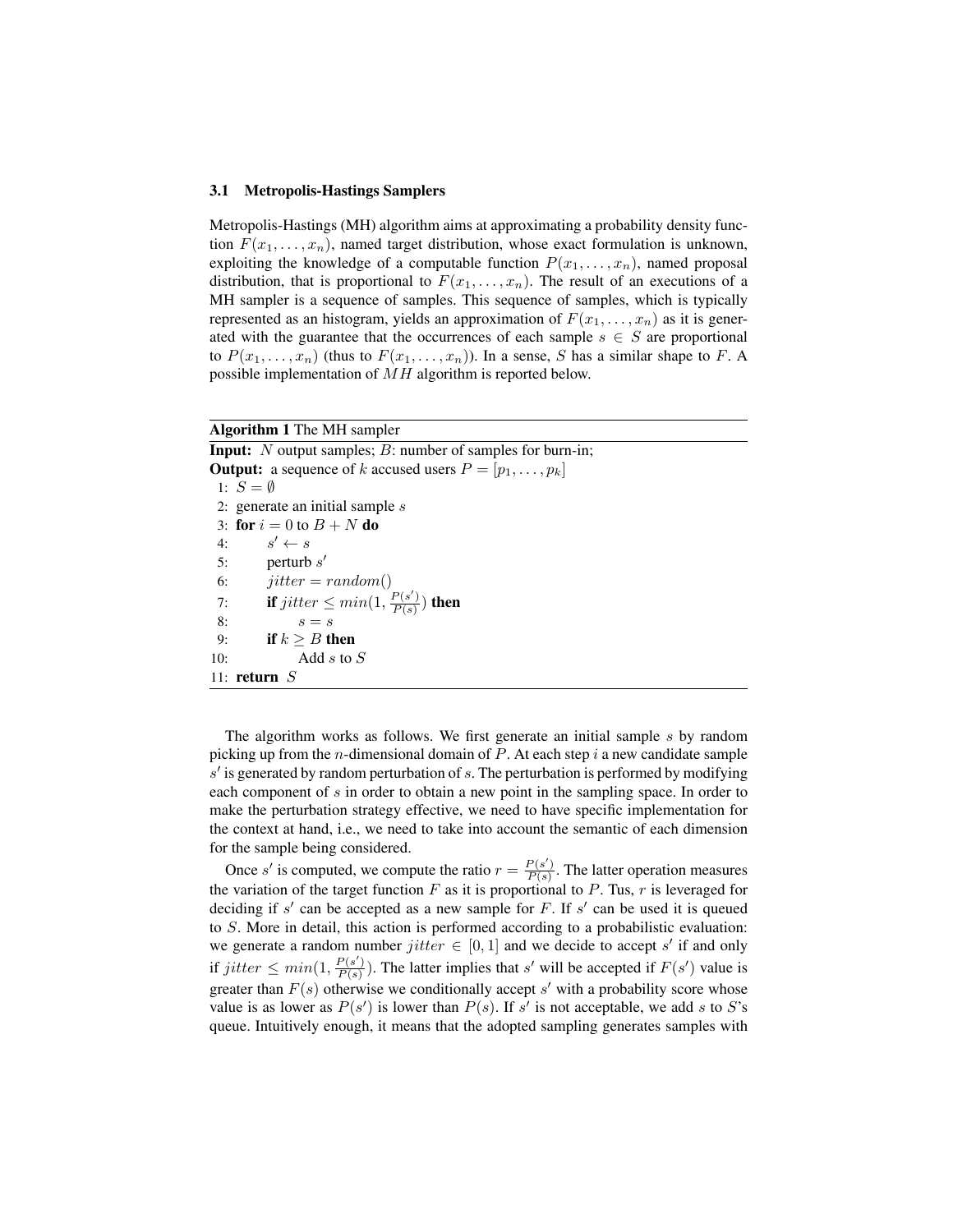higher P values (thus higher F values) while samples with low P values have few occurrences in S or are excluded at all.

It is worth noticing that MH algorithm generates  $B + N$  samples where B and N are input parameters, namely the number of samples you may want to *burn* before collecting the actual samples is  $S$  and the expexted cardinality of  $S$ . We need to perform an initial burn-in for the first samples generated by  $MH$  as the initial samples tend to be highly correlated with the initial samples thus they could be generated according to a different distribution w.r.t. the target one. For practical use, the burn-in is effective when at least 1000 iterations have been performed.

#### 3.2 A MH sampler for Joint Decoding

Algorithm 2 describes our accusation strategy based on MH sampling.

### Algorithm 2 The MH accusation algorithm

```
Input: A pirated copy y, the code matrix X, the probability array p, an integer accU,
   an integer cMaxSOutput: a sequence of k accused users P = [p_1, \ldots, p_k]1: cCoal = \emptyset, cPcoal = 02: ST = \emptyset3: for i = 1 to burnIt + It do
4: tCoal = cCoal5: if 0 < |tCoal| < cMaxS then
6: tCoal = genericUpdate(tCoal)7: else
8: if |tCoal| = 0 then
9: tCoal = addUser(tCoal)10: else
11: tCoal = remUser(tCoal)12: tPCoal = computeProb(tCoal, y)13: jitter = random()14: if jitter < min(1, \frac{tPCoal}{cPcoal}) then
15: cCoal = tCoal, cPcoal = tPCoal16: if i > burnIt then
17: update(ST, cCoal)18: return bestP<sub>irates</sub>(ST, accU)
```
Herein:  $cCoal$  is the current coalition,  $cPcoal$  is the probability of the current coalition,  $tCoal$  is the generated coalition and  $tPCoal$  is the probability of the generated coalition. Finally, ST is the set of generated coalition (that could contain duplicated elements).

The algorithm works in two phases. The first phase initializes the coalition set by generating burnIt coalitions that will be discarded as explained in previous section.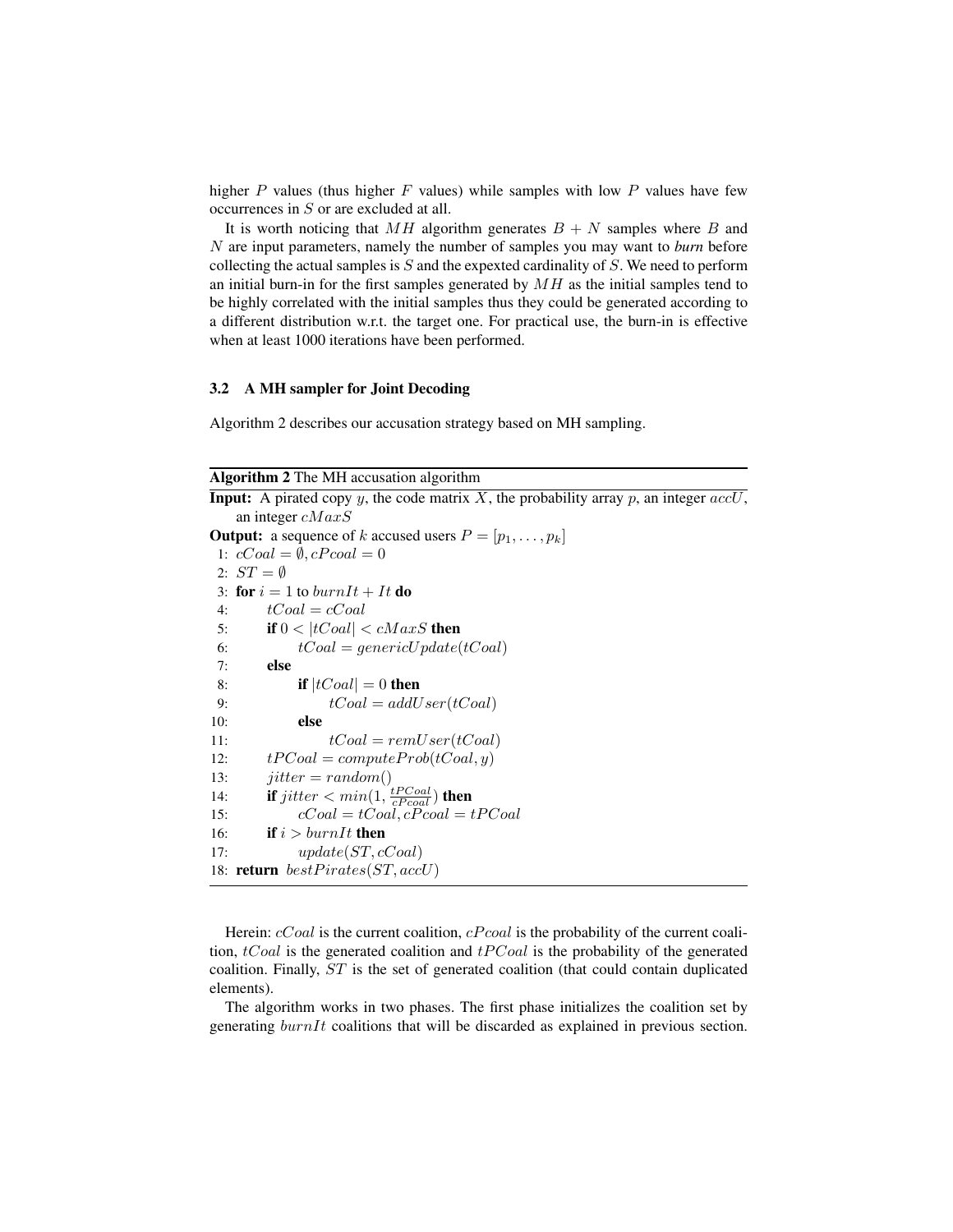The second phase generates it coalition that are added to  $ST$ . Each new coalition is generated by applying the following operation to the current coalition:

- 1. a random user not yet included in the coalition is added to it if the length of the coalition in not maximum;
- 2. a random user is removed from the coalition (if at least one user is in the coalition);
- 3. a random user of the coalition is replaced with a random user not included in the coalition.

More in detail, function *genericUpdate* updates the coalition by applying one of the above mentioned operations. Function *addUser* implements the third operation while *remUser* implements the second modification strategy.

Function *computeProb(tCoal,y)* computes the probability that a pirated copy  $y$  has been generated by coalition  $tCoal$  whose users hold the codes included in matrix  $X_{tCoal}$  as follows:

$$
computeProb(tCoal, y) = p_{Coal}|^{tCoal|-1} \prod_{i=1}^{m} p(X_{tCoal}[i], y[i]) \tag{1}
$$

where  $p(X_{tCoal} [i], y[i])$  is defined as follows.  $p(X_{tCoal} [i], y[i]) =$  $\frac{1}{3}$ , if  $\exists h, k$  s.t.  $X_{tCoal}[i][h] \neq X_{tCoal}[i][k]$  and if no such  $h, k$  exists, and otherwise

$$
p(X_{tCoal}[i], y[i]) = \begin{cases} p_u, & \text{if } y[i] = -1 & (a) \\ (1 - p_u)p[i], & \text{if } y[i] = 1 \ e \ X_{tCoal}[i] = 1 \ (b) \\ p_u p[i], & \text{if } y[i] = 1 \ e \ X_{tCoal}[i] = 0 \ (c) \\ p_u(1 - p[i]), & \text{if } y[i] = 0 \ e \ X_{tCoal}[i] = 1 \ (d) \\ (1 - p_u)(1 - p[i]), & \text{if } y[i] = 0 \ e \ X_{tCoal}[i] = 0 \ (e) \end{cases}
$$
(2)

Specifically, the definition  $computeProb(tCoal, y)$  assumes that the probability that  $tCoal$  generates  $y$  is the combination of two different independent contributions:

– the fact that  $|tCoal|$  users formed a coalition, and

– the probability that the user in  $tCoal$  generated y

The first contribution is represented by the factor  $p_{Coal} | {}^{tCoal} |^{-1}$  in Equation (1), where  $p_{Coal}$  is the probability that two randomly picked users cooperate. The second contribution is represented by the product, for each bit  $i$  of the pirated copy  $y$ , of the probability that the users in  $tCoal$  generated the *i*-th bit of y. The latter probability is assumed to be  $p_u$  if the *i*-th bit of y is unreadable (case (a) of Equation (2)), where  $p_u$  is a constant representing the probability that a bit of the code is accidentally discovered by the pirates which made it unreadable or swithced its value even in the case that they all share the same value for that bit. In cases  $(b), (e)$  of Equation (2), the probability that the users in  $tCoal$  generated the *i*-th bit of y is assumed proportional to the probability the the bit is not accidentally discovered and the probability that that value of the bit was generated by the Tardos code generator. Finally, in cases  $(c)$ ,  $(d)$  of Equation (2) the probability that the users in  $tCoal$  generated the *i*-th bit of *y* is assumed proportional to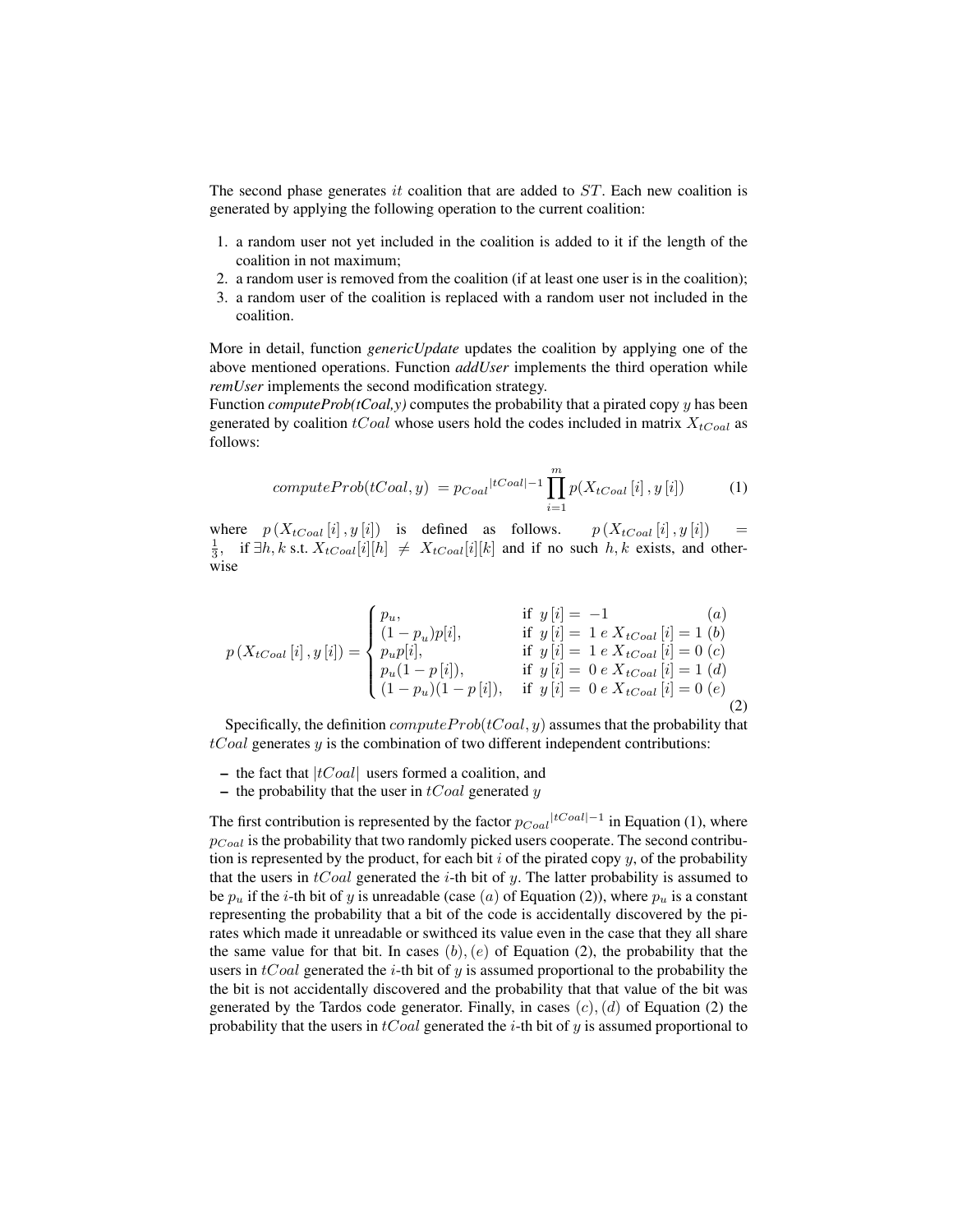the probability the the bit is accidentally discovered and the probability that that value of the bit was generated by the Tardos code generator. Summarizing, given a generic bit of the pirated copy, the probability that a coalition generated that bit is equal to  $\frac{1}{\sqrt{3}}$ if the corresponding bits of the coalition are different from one another, otherwise it is assigned the value  $p_u$  or  $1 - p_u$  multiplied by the probability  $p(i)$  (or  $(1 - p(i))$ ) that it has been generated by the Tardos fingerprint generator.

## 4 Experiments

In this section, we will describe the extensive experimental evaluation that we performed in order to assess the validity of our joint-decoding technique. More in detail, we will first describe the dataset generation then we will describe the standard approach we compare to and finally, we will describe the performance metrics that we computed by our experiments.

### 4.1 Data Set Generation

Testing the accuracy of fingerprinting codes requires a deep experimental evaluation, thus, we generated a dataset composed of 1.296.000 test cases that have been obtained as described in the following.

The dataset generator takes as input the following parameters:

- $N$ : is the number of users that are going to receive the target document;
- $L$ : is the length of the code generated for each user;
- $-$  A: is the attack type (in our study we consider Random, Majority and Minority attacks that will be explained below);
- $-$  C: is the pirate coalition size;
- $-$  *P* change: is the probability that coalition users will change a bit. Each bit can be changed independently by other bits.

For each bit of the code, every attack perform a code hiding by setting it to  $-1$  with Pchange probability. After this step, if all the pirates have the same bit they emit this common bit. If a given bit is not the same for all the pirates the different attack types work as follows:

- 1. *Random*: the bit is set to 1 or 0 with the same probability  $\frac{1}{2}$ ;
- 2. *Majority*: the bit is set to the value that occur in more than 50% of users. If the bit value occurrences are tied we apply Random strategy;
- 3. *Minority*: the bit is set to the value that occur in less than 50% of users. If the bit value occurrences are tied we apply Random strategy;

Once defined the possible attack types we can generate a test case instance by performing the steps below:

- 1. We generate the Tardos codes of length  $L$  for  $N$  users;
- 2. We generate a pirate coalition of size  $C$ ;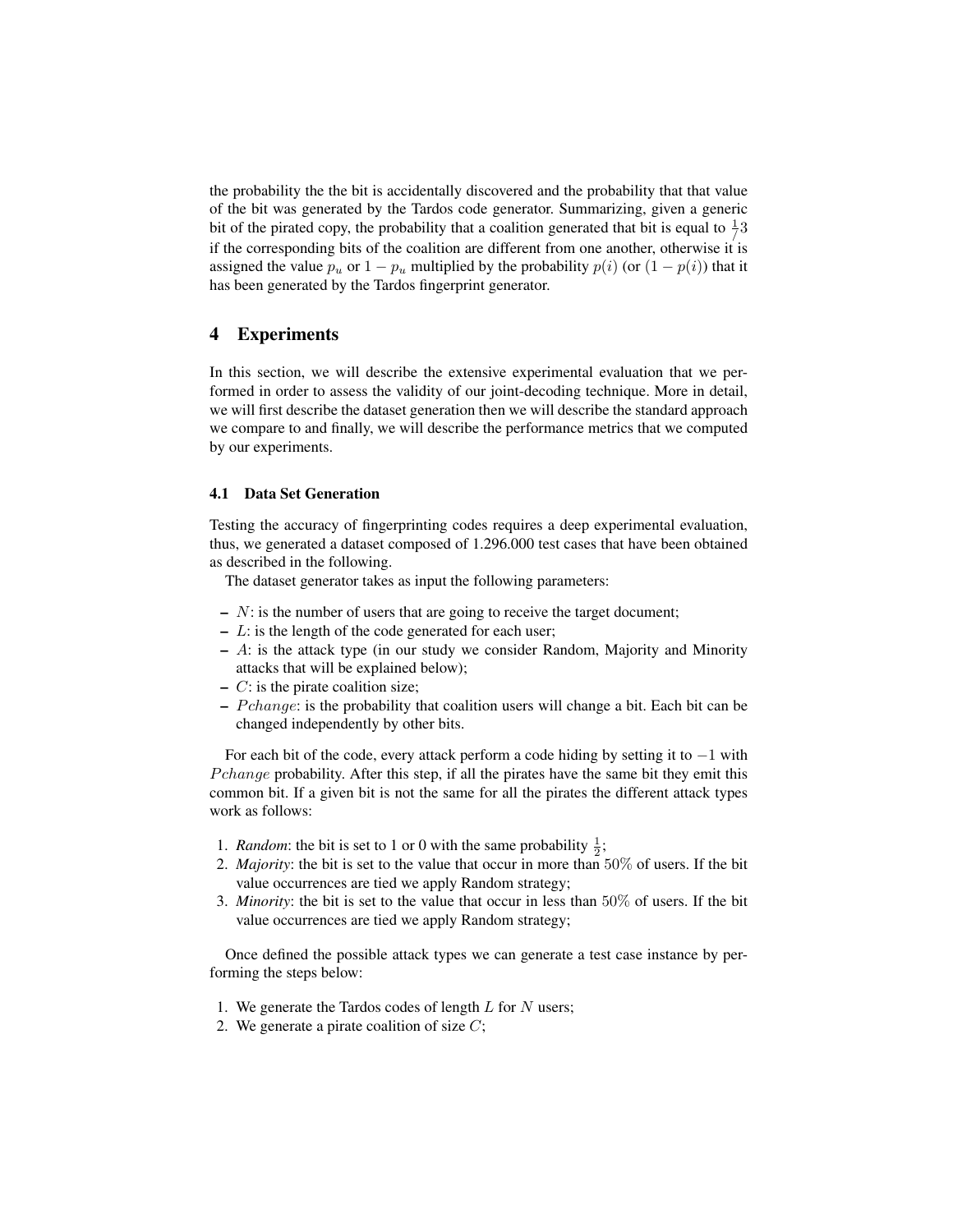3. We generate an attack of type A performed by the pirates in the coalition that produce a pirated copy y.

As mentioned above, we generated a huge amount of instances. More in detail:

- We used the code length in the set  $\{100, 150, 200, 250, 300, 350\}$ ;
- Number of users in the set  $\{50, 100, 150, 200, 250, 300\}$ ;
- $-$  *P* change values  $\{0.01, 0.03, 0.05, 0.07, 0.09\};$
- Coalition size ranging from 1 to 8;
- Random, Majority and Minority attacks.

For each combination of the above values we generate 300 test cases, thus the total number of cases is  $300 * 3 * 6 * 6 * 5 * 8 = 1.296.000$ .

#### 4.2 Term of comparison and accuracy measurement

In order to compare our results with a reliable baseline, in this section we compare the performance of WFinger with the Tardos accusation algorithm. However, since we consider very short codes the choice of an adeguate probability threshold for the Tardos algorithm is very hard. Indeed, for a code of 200 bits, assuming that the maximum coalition size is 3 and requiring a probability of accusing an innocent lower than 20% no user will be accused. Hence, we had to consider a slightly modified version of the Tardos

accusation algorithm, which accuses the user having the gretest value of  $\sum_{i=1}^{m} y_i U_{ji}$  (see Section 2.3).

Finally, in order to perform a fair comparison with this modified version of the Tardos accusation algorithm, we considered as accuracy measure for both WFinger and Tardos the accuracy at one (named Acc in the figures), that is the fraction of the experiments where the accused user (which is the first one returned by WFinger and Tardos, respectively) is a guilty user.

#### 4.3 Effectiveness Results

In Fig. 1 we first report the accuracy values obtained by our algorithm (denoted in the following as *WFinger*) and the modified Tardos algorithm (denoted in the following as *Tardos*) by averaging the results on the three types of attack. Fig. 1(a),(b),(c) and (d) report, respectively, the accuracy w.r.t. the coalition size (a), the length of the code (b), the number of users (c) and the probability of changing a bit of the code (d). As a remarkable result, we observe that, on average, the accuracy of *WFinger* that is greater than *Tardos* by a 20%.

As regards the accuracy w.r.t. the coalition size (Fig.  $1(a)$ ), it is worth noticing that the accuracy of both algorithms decreases as the coalition dimension increases as expected. However, for *WFinger* it is over 80% until the coalition size is 6, while for *Tardos* this result is obtained only for coalition size lower than 3. The better accuracy of our approach is compelling also when the coalition size further increase to 7 or 8 pirates.

As regards the accuracy w.r.t. the length of the code (Fig. 1(b)), it is easy to see that, for code length greater than 100 bits the accuracy of *WFinger* is greater than 80% and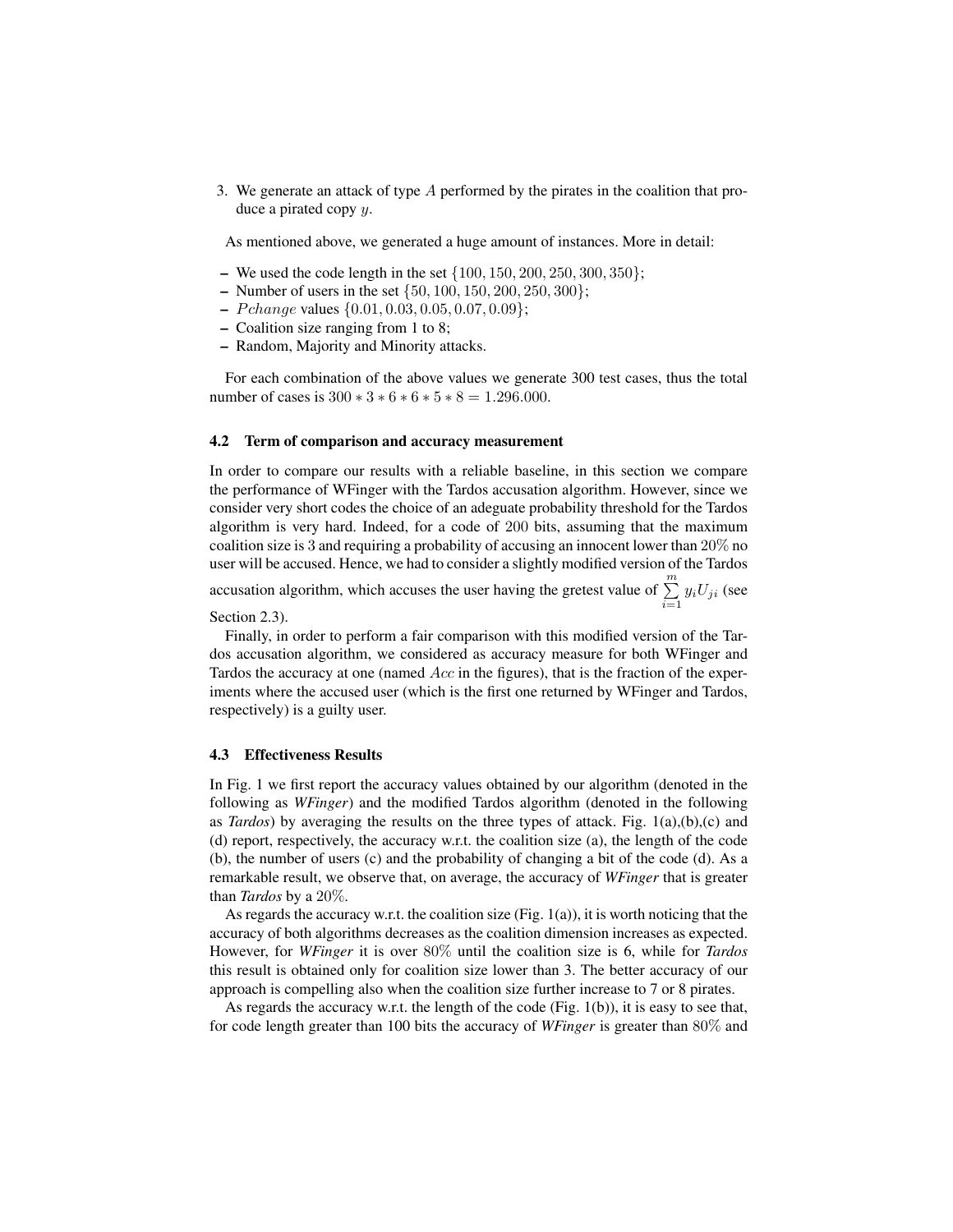

Fig. 1: Average Accuracy Results

for code length greater than 200 bits it is greater than 90%, while *Tardos* never reach an 80% accuracy.

As regards the accuracy w.r.t. the number of users (Fig.  $1(c)$ ), we can note that even for a huge number of users (greater than 250) the accuracy of *WFinger* is greater than 80% while *Tardos* never reach an 80% accuracy.

As regards the accuracy w.r.t. the probability of changing a bit of the code (Fig. 1(d)), we point out tha this analysis give an hint about the *robusteness* of our approach. More in detail, we introduce in our evaluation a parameter that states the possibility that a random bit of the code is accidentally changed. The probability of this event is very low, so we assign this parameter values lower than 10%. Also in this case *WFinger* (accuracy greater than 90%) performs better than *Tardos* (accuracy lower than 70%) for all probability values.

In order to provide a more detailed view of the obtained results, we report in Fig. 2, 3 and 4 the results obtained considering a single type of attack. It is easy to see that, also when considering a single type of attack, the accuracy of *WFinger* always overcome Tandoa





Fig. 3: Accuracy Results for the Majority Attack